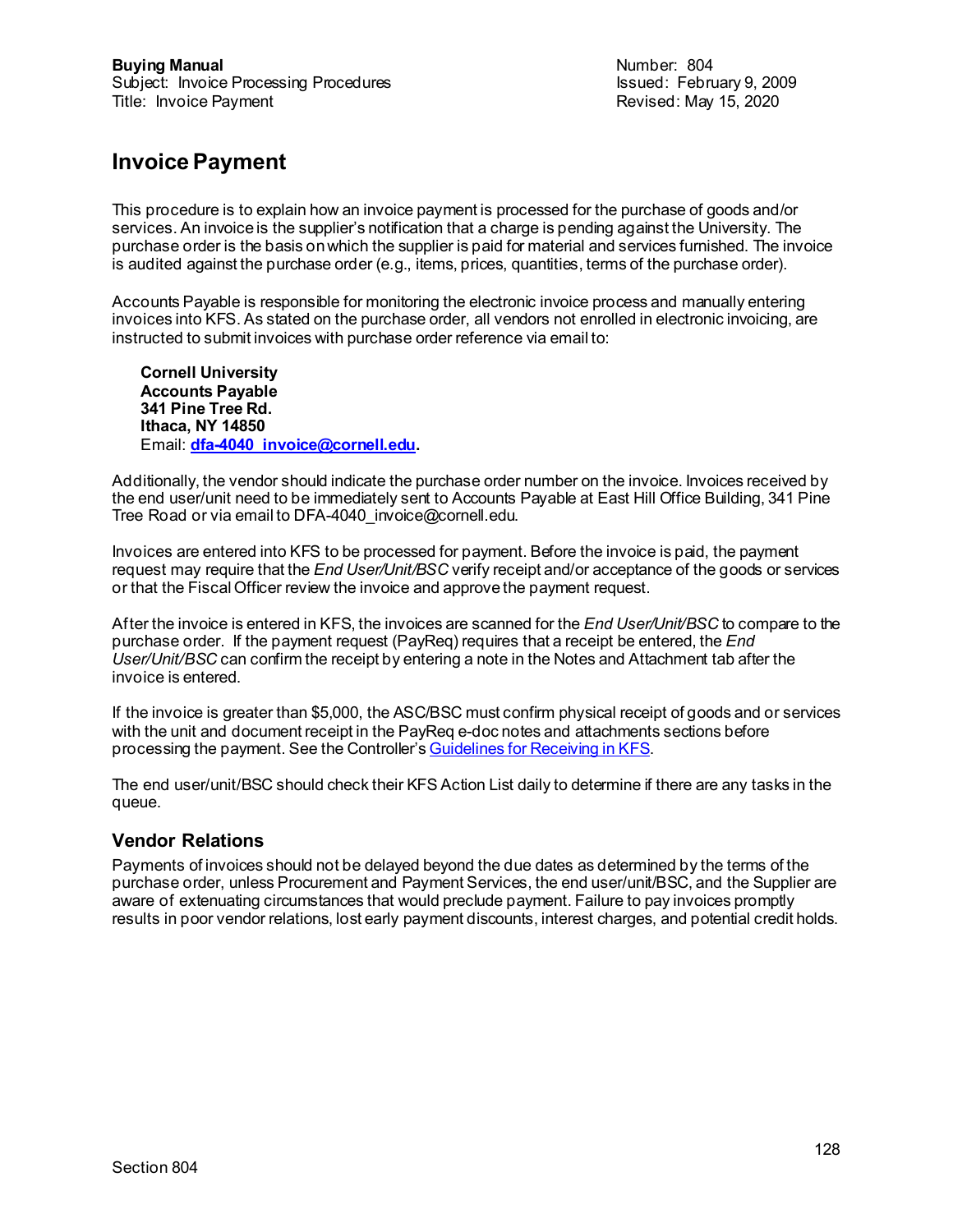Revised: May 15, 2020

# **Freight Bills**

Freight bills directly from freight companies are to be sent to the unit/BSC for payment. Payments should be processed via procurement card or disbursement voucher.

Federal Interstate Commerce Commission / Department of Transportation regulations require that all invoices for freight be paid within fifteen (15) days. Failure to comply can result in termination of carrier service or possible court action against Cornell University. It is extremely important that all freight bills be processed promptly.